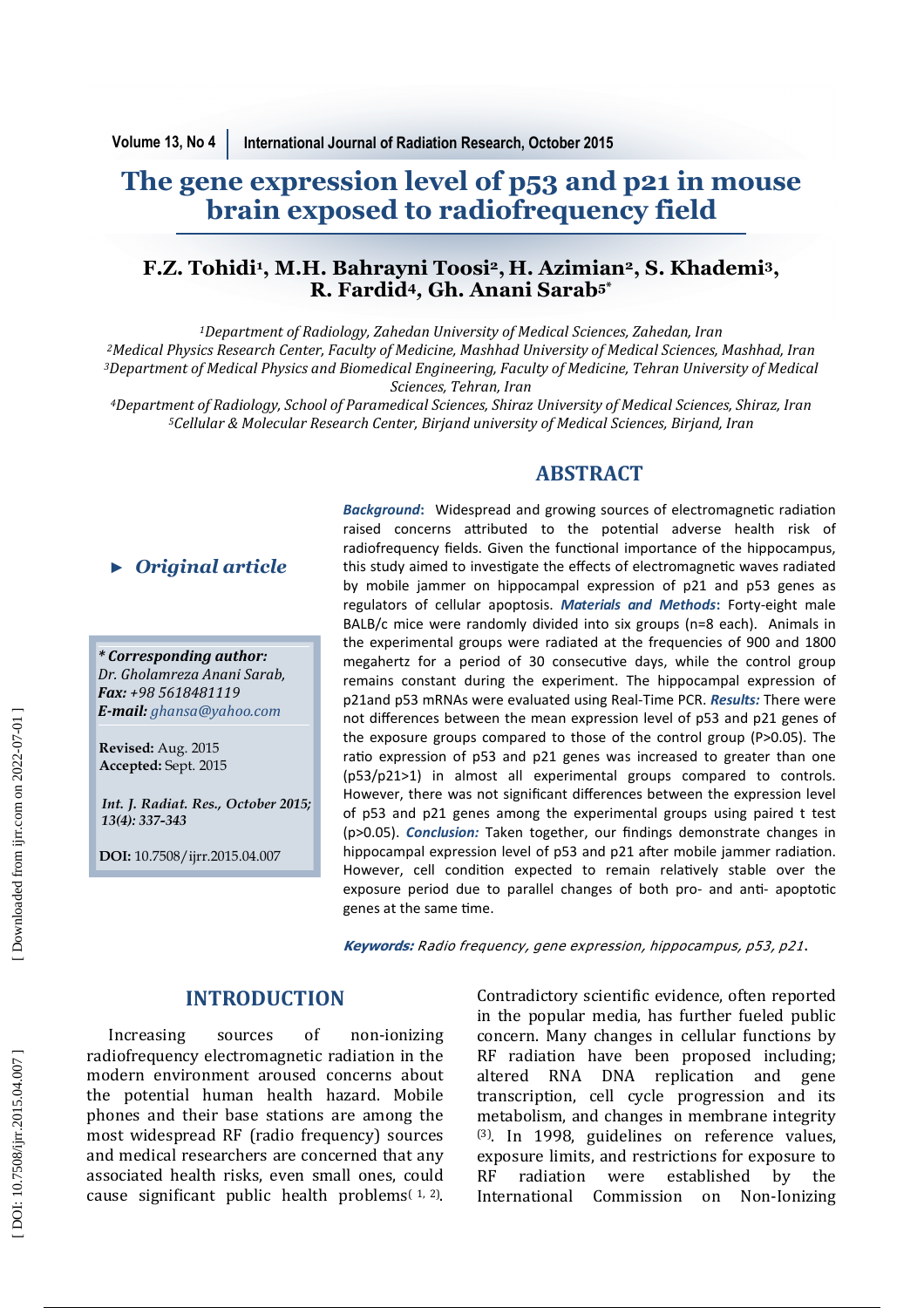Radiation Protection (ICNIRP). The aim is to disseminate information and advice on the potential health hazards of exposure non-ionizing radiation in order to protect citizens against the possible harmful effects of RF exposure. Given the importance of the problem, WHO also emphasized research on electromagnetic fields to make better health risk assessments (4, 5).

There is a particular focus of concern about the health effects of Phone radiofrequency signal exposure on brain cells because of the close proximity of mobile phone to the head in talk mode  $(1, 6)$ . Many studies have been conducted to determine whether, there is a causal relationship between RF energy emitted from cell phone and harmful effects including cancer induction, headache, intracellular calcium increase, DNA damage, and increased apoptosis<sup> $(7, 8)$ </sup>. while epidemiological studies were not able to demonstrate convincing evidence of adverse health effects from the established levels of RF exposure, the existence of harmful effects particularly with regard to long-term exposure remains a possibility  $(4, 9)$ . In the case of genomic aberrations in vicinity of mutagen or genotoxic factors, self-regulatory mechanisms of the cell interfere with cell cycle progression and survival. This occurs largely through induction of p53 response upon stress while it is tightly controlled under the cell's normal condition (10, 11).

Alterations in the p53 transcriptional activation and protein induction gives rise to a variety of cellular outcomes such as cell malignancy. The transcription of several genes that mediate cell-cycle arrest or apoptosis in response to cellular stress is under the control of  $p53$  <sup>(12)</sup>. Cell cycle arrest is imposed by  $p53$ , mainly through p21 induction, preventing cells from entering S phase. Such a pause allows the cells enough time to repair DNA damage and proceed with the cell cycle in case of successful repair of DNA. If DNA repair fails, p53 protein promotes apoptosis in order to eliminate the damaged cell  $(13, 14)$ .

Currently, laboratory studies especially on gene expression level are very commonplace and useful for identifying how cells and

*Int. J. Radiat. Res., Vol. 13 No. 4, October 2015* **338**

organisms adapt to changes in the external environment such as, harmful effects of mobile phone radiations<sup>(15)</sup>. Yilmaz *et al*. studied the effects of mobile phones on apoptosis in rats' cerebral tissue in terms of gene expression level. In their study radiation leads to changes in p53 and bcl-2 genes expression level and apoptotic and anti-apoptotic characteristics of the cells <sup>(16)</sup>. The albumin release into neural cells was reported in another study by Nittby H et al. In the mentioned study differentially expressed gene of the exposed animal versus control group were observed when both cortex and hippocampus of rats' brain were exposed to GSM 1800 MHz radiation  $(17)$ . The above mentioned studies results show a change in gene expression level relevant to cell performance. However, many investigations report a lack of cytotoxic effects in the cells of exposed animals  $(18)$ . These contradictory views concerning the possible biological effects of RF radiation on animal cells and tissues, making any judgment subordinate to more research <sup>(19)</sup>.

The aim of the present study was to determine effects of mobile jammer radiation on gene expression in mice Balb/C cerebellum. Although, the involvement of p53 and p21 genes in cell cycle arrest and cell death was addressed in many studies but the general reaction of these genes to RF exposure in vivo remains obscure and was subject of the present study. In this study mice brain expression of p53 and p21 transcript level was measured, using Real-Time PCR (as a high throughputs technique), if it could be altered due to RF- radiation energy.

## **MATERIALS AND METHODS**

Forty eight adult  $BALB/c$  male mice were divided randomly into five experimental and one control groups, comprising of 8 animals in each. Animals were given standard diet and kept at standard temperature  $21 \pm 2$ °C and animal room was maintained on 12 hour light/dark cycle.

#### *Microwave Radiation exposure*

Experimental animals were housed in the standard plastic cage located at a distance of 2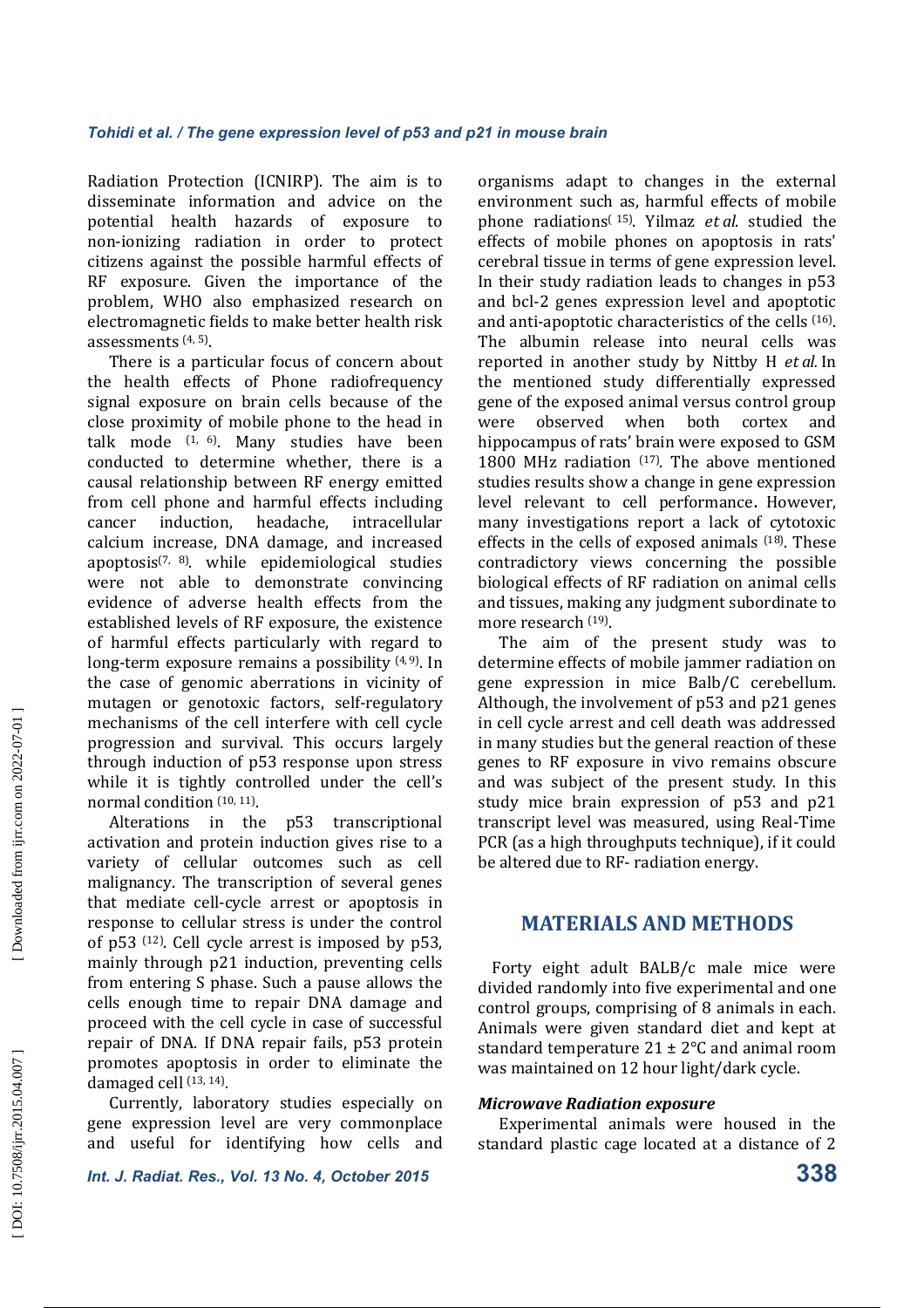meters from the radiofrequency wave generator. A commercially available wireless Cell Phone Jammer was used as the RF generator base, which constantly emits radiation at a bandwidth of 1880-1900 MHz. very close to the GSM1800 band, scanning all 10 allocated RF channels. The device was programmed to operate twice a day, at 12-hour intervals for 30 consecutive days (table 1). The sham group was kept in a similar room as the exposed groups, under the same conditions of living without phone jammer.

After the last irradiation mice were euthanized, followed by rapid brain tissue removal. The sample taken from the hippocampus was put into a micro tube filled with the RNA preservative reagent (RNAlater, Oiagen, Germany) and stored at  $-80^{\circ}$ C until sample processing for further analysis.

## *RNA extraction and cDNA synthesis*

Next, TriPure Isolation Reagent (Roche) was used for RNA extraction from the hippocampus according to the manufacture's procedure. RNA sediments were dissolved in DEPC water and were assessed by electrophoresis on agarose gel. The presence of 18s and 28s ribosomal RNA bands proved accuracy of RNA extraction.  $1 \mu$ g of total RNA was used to synthesize the first strand  $cDNA$  using the  $oligo(dT)18$  primers following the instructions of the RevertAid First Strand cDNA synthesis kit (Fermentas Life Science, Vilnius, Lithuania). cDNA samples were stored at -20°C.

#### *Real-Time reverse transcription polymerase chain reaction (RT-PCR)*

Real-Time (RT)-PCR was performed to analyze the changes in hippocampal expression of p21and p53 genes. The primer sets were designed based on the sequences from the NCBI database. The sequences of primers used in the quantitative RT-PCR assay are listed in table 2.

Each RT-PCR reaction mixture containing 1  $\mu$ L of cDNA, 7.5  $\mu$ L SYBR green, 0.3  $\mu$ L Rox, 0.3 µL related primers, and the final volume was topped up to 15  $\mu$ L by adding 5.6  $\mu$ L of distilled water. The assay was performed with SYBR Premix Ex. TaqTM Kit (TaKaRa, Biotechnology Co., LTD, Dalian, China) under the following condition: initial denaturation stage at  $95^{\circ}$ C for 30 sec, followed by 45 cycles with denaturation at  $95^{\circ}$ C for 10 sec, annealing at  $60^{\circ}$ C for 30 sec, and extension at  $72^{\circ}$ C for 15 sec. The real-time detection of emission intensity of SYBR Green bound to double-stranded DNAs was performed using the Applied Biosystems (ABI) Prism 7000 Sequence Detection System. GAPDH mRNA was used as an internal control to measure the relative expression quantity of the target genes.

Table 1. Characteristics of the study groups and duration of a month-long radiation.

| <b>Groups</b>                            | <b>Duration of</b><br>radiation<br>(hour) | <b>Times of</b><br>radiation in 24<br>hours | Time of radiation<br>in the morning | Time of radiation<br>in the evening |
|------------------------------------------|-------------------------------------------|---------------------------------------------|-------------------------------------|-------------------------------------|
| Control (0h)                             | $\overline{\phantom{m}}$                  |                                             |                                     |                                     |
| 0.5 h of radiation twice a day (0.5h×2h) | 0.5                                       | twice                                       | $4:00 - 4:30$                       | 16:00-16:30                         |
| 1 h of radiation twice a day (1h×2)      |                                           | twice                                       | 4:00-5:00                           | 16:00-17:00                         |
| 2 h of radiation twice a day (2h×2)      |                                           | twice                                       | 4:00-6:00                           | 16:00-18:00                         |
| 4 h of radiation once a day (4h×2)       | 4                                         | once                                        | $4:00 - 8:00$                       |                                     |
| 4 h of radiation twice a day (4h×2)      |                                           | twice                                       | 4:00-8:00                           | 16:00-20:00                         |

| Table 2. Oligonucleotide sequences used in SYBR Green real-time PCR. |  |
|----------------------------------------------------------------------|--|
|----------------------------------------------------------------------|--|

| Gene name            | Sequence (5'-3')            | Length            |  |
|----------------------|-----------------------------|-------------------|--|
| P53 Forward          | <b>GTATTTCACCCTCAAGATCC</b> |                   |  |
| P53 Reverse          | <b>TGGGCATCCTTTAACTCTA</b>  | 83 <sub>bp</sub>  |  |
| P21 Forward          | <b>CTTGCACTCTGGTGTCTG</b>   |                   |  |
| P21 Reverse          | CTTGGAGTGATAGAAATCTGTCA     | $106$ bp          |  |
| <b>GAPDH Forward</b> | <b>GAGAAACCTGCCAAGTATG</b>  | 123 <sub>bp</sub> |  |
| <b>GAPDH Reverse</b> | <b>GGAGTTGCTGTTGAAGTC</b>   |                   |  |

**339** *Int. J. Radiat. Res., Vol. 13 No. 4, October 2015*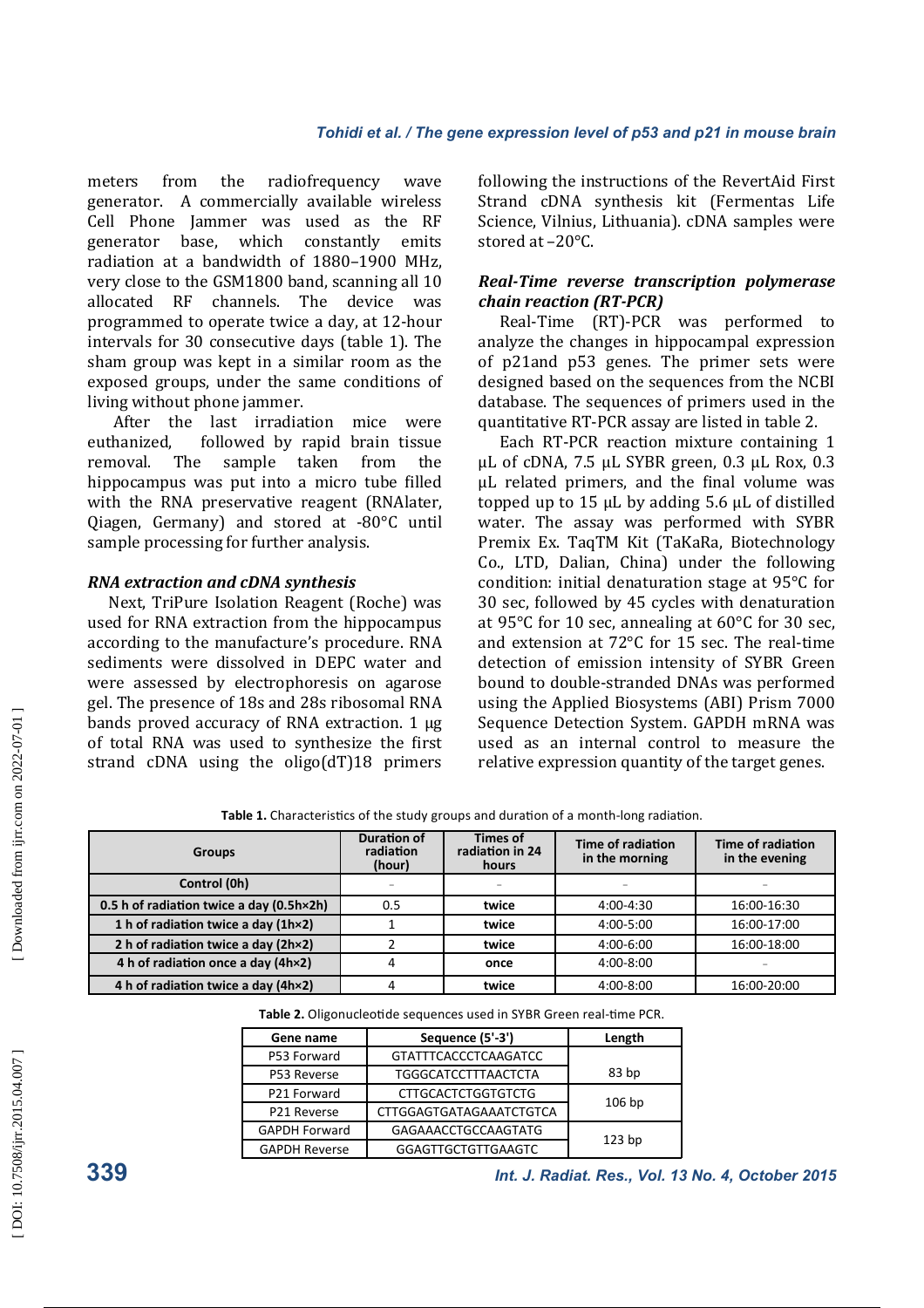The relative analysis of gene expression was made through the standard curve method by the Applied Biosystems SYBR green I fluorescence. Standard curve: Obtained by plotting Ct values against log-transformed concentrations of tenfold serial dilutions of a reference cDNA pool.

#### *Statistical analysis*

Statistical analysis was performed using the SPSS statistical package, version 15.0 (SPSS). The Kolmogorov-Smirnov test demonstrated a normal distribution for the quantitative variables. Significant differences  $(P < 0.05)$ between groups were determined using an independent sample t test and one-way analysis of variance (ANOVA) followed by Tukey's test. A P value of less than 0.05 was accepted as statistically significant.

## **RESULTS**

The Kolmogorov-Smirnov test demonstrated a normal distribution for the quantitative variables expression levels of p53 and p21 genes. The absence of gene expression levels of p53 and p21 genes among experimental groups was revealed according to one-way ANOVA analysis. A significant difference in  $p53$ expression level mean  $(P=0.001)$  and  $p21$ expression level mean  $(P=0.049)$  between the  $2h \times 2$  and 4h radiation groups were found, using Tukey test.

The graph in picture 1 shows the mean level expression of p53 and p21 in mice study groups. The dash line is showing the basal expression level of p53 and p21 gene in the control group. In four experimental groups the level of p53 and p21 gene expression is close to the basal expression level of control group except for the 4 h radiation group which is almost twice higher than the normal expression level. While, there is a fluctuation in the expression level of p53 and p21 genes but these expression shifts were generally highly parallel (figure 1).

The ratio expression of  $p53$  and  $p21$  genes was increased to greater than one  $(p53/p21>1)$ in all experimental groups compared to controls, except for the group with consecutive 2 hours exposure twice a day. However, there was not significant differences between the expression level of p53 and p21 genes among the experimental groups using paired  $t$  test (p>0.05)  $(table 3)$ .

### **DISCUSSION**

This study generally indicated that mobile phone waves with a variety of radiation durations changed the expression levels of p53 and p21 genes in the hippocampus of the examined mice. The changes mostly were observed among the cases that had been radiated for four hours once a day and the lowest gene expression responses were observed among the cases radiated for two hours twice a day. However, p53 and p21 expression levels did not show statistically significant difference between the cases and control group.

Specific alterations of transcript levels of

Table 3. The table shows mean and standard deviation of p53 and p21 expression levels, p53/p21 ratio, and the related Paired t test result among six study groups.

| Group                                               | Gene | <b>Mean</b> | <b>SD</b> | p53/p21 | <b>Paired t test</b> |
|-----------------------------------------------------|------|-------------|-----------|---------|----------------------|
| Control                                             | P 53 |             | 0         |         | O                    |
|                                                     | p21  |             | 0         |         |                      |
| 0.5 h of radiation twice a day<br>$(0.5h \times 2)$ | p53  | 0.8         | 0.73      | 1.6     | 0.368                |
|                                                     | p21  | 0.5         | 0.40      |         |                      |
| 1 h of radiation twice a day<br>(1h×2)              | p53  | 1.1         | 0.17      | 1.6     | 0.587                |
|                                                     | p21  | 0.7         | 0.24      |         |                      |
| 2 h of radiation twice a day<br>$(2h \times 2)$     | p53  | 0.3         | 0.22      | 0.8     | 0.122                |
|                                                     | p21  | 0.4         | 0.92      |         |                      |
| 4 h of radiation once a day<br>(4h)                 | p53  | 2.0         | 1.28      | 1.3     | 0.079                |
|                                                     | p21  | 1.5         | 0.99      |         |                      |
| 4 h of radiation twice a day<br>$(4h \times 2)$     | p53  | 1.2         | 0.47      | 1.2     | 0.685                |
|                                                     | p21  | 1.0         | 0.74      |         |                      |

*Int. J. Radiat. Res., Vol. 13 No. 4, October 2015* **340**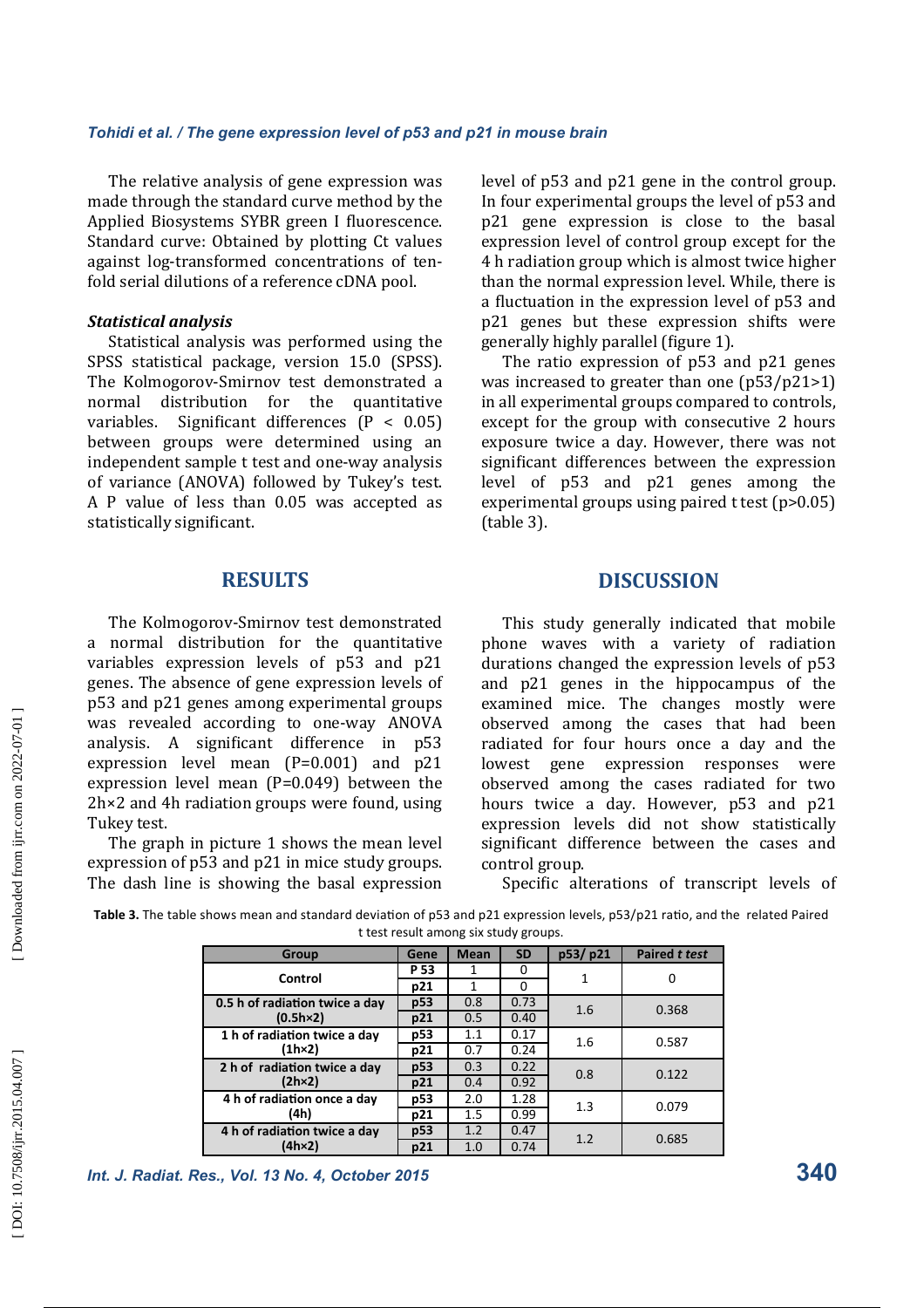

**Figure 1.** The graph shows the mean level expression of p53 and p21 in mice study groups.

various cell cycle regulatory and apoptosisrelated genes have been shown in other Studies  $(20)$ . In these studies the exposure duration was the primary reasons for the differences in regulatory gene expression level among study groups. However, the details of duration exposure effects were not fully explored yet <sup>(21)</sup>.

The comparison between the groups in the current study indicated that consecutive 4 hours exposure once a day and successive 2 hours exposure twice a day with a time interval of 12 hours had different effects on mean expression level of p53 and p21 genes in hippocampus of Balb/c mice. This shows that when the total dose was split in two equal fractions with a time intervals of several hours the less enhancement of gene expression occurred. Also, expression of p53 and p21 genes increases in consecutive 4h and  $4h \times 2$  exposure and the peak expression of these genes for 4h successive exposure once a day has been more on the rise. In the main, fractionated radiation showed less responsiveness to electromagnetic radiation than the successive dose of radiation which can be explained in terms of affectability of cellular viability in response to the damage induced by increased duration of radiation time. Apparently, target repair mechanism occurs between two consecutive dose fractions of the radiation schedules. 

The result show that bcl-2 expression is correlated with the expression of p53 but the basal level of p53 expression is higher than p21. The ratio expression of  $p53$  and  $p21$  genes was increased to greater than one  $(p53/p21>1)$  in all experimental groups compared to control, except for the group with  $2$  hours twice a day exposure. Therefore, there is a relation between p53 level and expression of p21. It can be hypothesized that RF irradiation can induce p53, which results in enhanced p21 mRNA level and leading cells into cell cycle arrest. This allowing time for DNA repair and preventing serious damage to the cell and eventually its apoptosis by establishing balance between the expression of these two genes  $(12)$ . However, more research is needed to justify the underlying stressinduced cellular behaviors.

Also, the expression of  $p53$  and  $p21$  genes shows variations according to the radiation time. For example, expression of these genes in  $0.5h \times 2$ . 1h×2, and  $2h \times 2$  groups was unaffected or lower compared with normal control (figure 1). This observation can be related to the maturation of post-mitotic neurons and slow reactivity of neural cells to short duration of radiation  $(22)$  or the induction of adaptive response phenomena  $(23, 24)$ . Although, the level of p53 and p21 mRNA expression is altered in exposed animals when compared with normal controls but the ratio of p53 and p21 expression levels has remained relatively constant in the five experimental groups. Given the ability of the cells to maintain  $p53$  and  $p21$  genes expression levels' ratio can decrease these harmful effects on the cells.

**341** *Int. J. Radiat. Res., Vol. 13 No. 4, October 2015*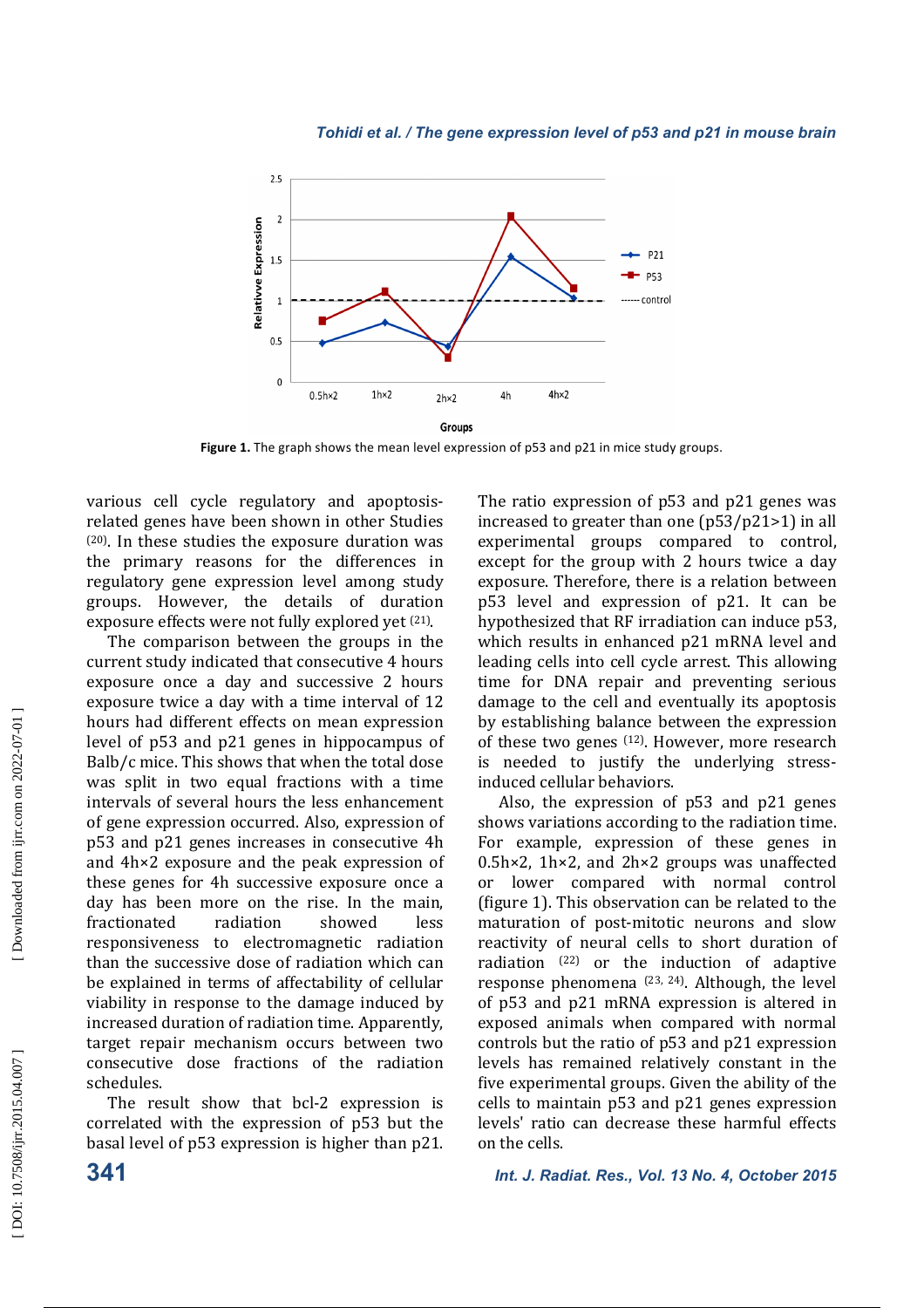It appears that the duration and intensity of radiation, as used in this study, do not show an irreversible harmful effect on the cells but have had a cellular response against the radiation. Another point to be mentioned is that single successive exposure and fractionated radiations have different effects on cells. Most current published research findings did not indicate an increased risk of perceptible adverse biological effects related to short-term mobile phone use. However, some results indicate that using a cell phone for more than 10 years increased the risk of being diagnosed with a brain tumor<sup>(25, 26)</sup>.

In sum, it can be concluded that radiofrequency radiation of mobile jammer result in relative changes in the expression level of p53 and p21 genes in the hippocampus of mouse brain. Since, the possibility of p53 and p21 expression level imbalance could not be observed across sample groups, it is not likely that apoptosis occurs in the hippocampus of mouse brain. In all, there are limitations at any rate because gene expression measurements through real-time PCR are relative quantitative rather than absolute  $(27)$ . Thus, it is necessary to repeat or continue the experiments in order to make more certain of the findings.

The potential ability of RF radiation to modify gene transcription and protein levels has been investigated in a variety of cellular and animal models. There have been conflicting results with respect to RF exposure and gene expression levels  $(17, 28)$ . However, the majority of research does not suggest a role for RF radiation in altered gene or protein expression but a number of studies exist, including current study, where RF field induced response on p53 and p21 regulatory gene, while conditions seem well controlled(3). More studies are required to evaluate these observations further.

## **ACKNOWLEDGMENT**

This study was sponsored by the Deputy of *Research and Technology, Birjand University of Medical Sciences (BUMS), Birjand, Iran.* 

*Conflicts of interest: none to declare.* 

*Int. J. Radiat. Res., Vol. 13 No. 4, October 2015* **342**

## **REFERENCES**

- 1. Kesari KK, Siddiqui MH, Meena R, Verma H, Kumar S (2013) Cell phone radiation exposure on brain and associated biological systems. *Indian Journal of Experimental Biology, 51: 187-200.*
- 2. Mortazavi SMJ (2013) Safety issue of mobile phone base stations. *J Biomed Phys Eng*, 3(1): 1-2.
- 3. McNamee J and Chauhan V (2009) Radiofrequency radiation and gene/protein expression: a review. *Radiation Research, 172(3): 265-87.*
- 4. Calvente I, Fernandez M, Villalba J, Olea N, Nuñez M (2010) Exposure to electromagnetic fields (non-ionizing radiation) and its relationship with childhood leukemia: a systematic review. *Science of the Total Environment, 408(16): 3062-9.*
- 5. Gherardini L, Ciuti G, Tognarelli S, Cinti C (2014) Searching for the perfect wave: the effect of radiofrequency electromagnetic fields on cells. International Journal of *Molecular Sciences, 15(4): 5366-87.*
- 6. Chen C, Ma Q, Liu C, Deng P, Zhu G, Zhang L, *et al.* (2014) Exposure to 1800 [emsp14] MHz radiofrequency radiation impairs neurite outgrowth of embryonic neural stem cells. *Scien"fic Reports, 4: 1-10.*
- 7. Makker K, Varghese A, Desai NR, Mouradi R, Agarwal A (2009) Cell phones: modern man's nemesis? Reproductive *Biomedicine Online, 18(1): 148-57.*
- 8. Qibin S, Weiguo H, Yuxin C, Xubin, Hao C (2014) Establishment of a rat model of radiation-induced lung injury. *Int J Radiat Res, 12(3): 223-7.*
- 9. Repacholi MH (2001) Health risks from the use of mobile phones. *Toxicology le/ers, 120(1): 323-31.*
- 10. Agami R and Bernards R (2000) Distinct initiation and maintenance mechanisms cooperate to induce G1 cell cycle arrest in response to DNA damage. *Cell, 102(1): 55- 66.*
- 11. Brooks CL and Gu W (2010) New insights into p53 *activation. Cell Research, 20(6): 614-21.*
- 12. Bunz F, Dutriaux A, Lengauer C, Waldman T, Zhou S, Brown J, *et al.* (1998) Requirement for p53 and p21 to sustain G2 arrest a;er DNA damage. *Science, 282(5393): 1497-501.*
- 13. Senturk E and Manfredi J (2013) p53 and Cell Cycle Effects After DNA Damage. In: Deb S, Deb SP, editors. p53 Protocols. Methods in Molecular Biology*, 962: 49-61.*
- 14. Zhou B-BS and Elledge SJ (2000) The DNA damage response: putting checkpoints in perspective. Nature, 408 *(6811): 433-9.*
- 15. Kabacik S, Mackay A, Tamber N, Manning G, Finnon P, Paillier F, *et al.* (2011) Gene expression following ionising radiation: identification of biomarkers for dose estimation and prediction of individual response. *International Journal of Radia"on Biology, 87(2): 115-29.*
- 16. Yilmaz A, Yilmaz N, Serarslan Y, Aras M, Altas M, Özgür T, *et al.* (2014) The effects of mobile phones on apoptosis in cerebral tissue: an experimental study on rats. Genome, *20: 23-7.*
- 17. Nittby H, Widegren B, Krogh M, Grafström G, Berlin H, Rehn G, et al. (2008) Exposure to radiation from global

Downloaded from ijrr.com on 2022-07-01]